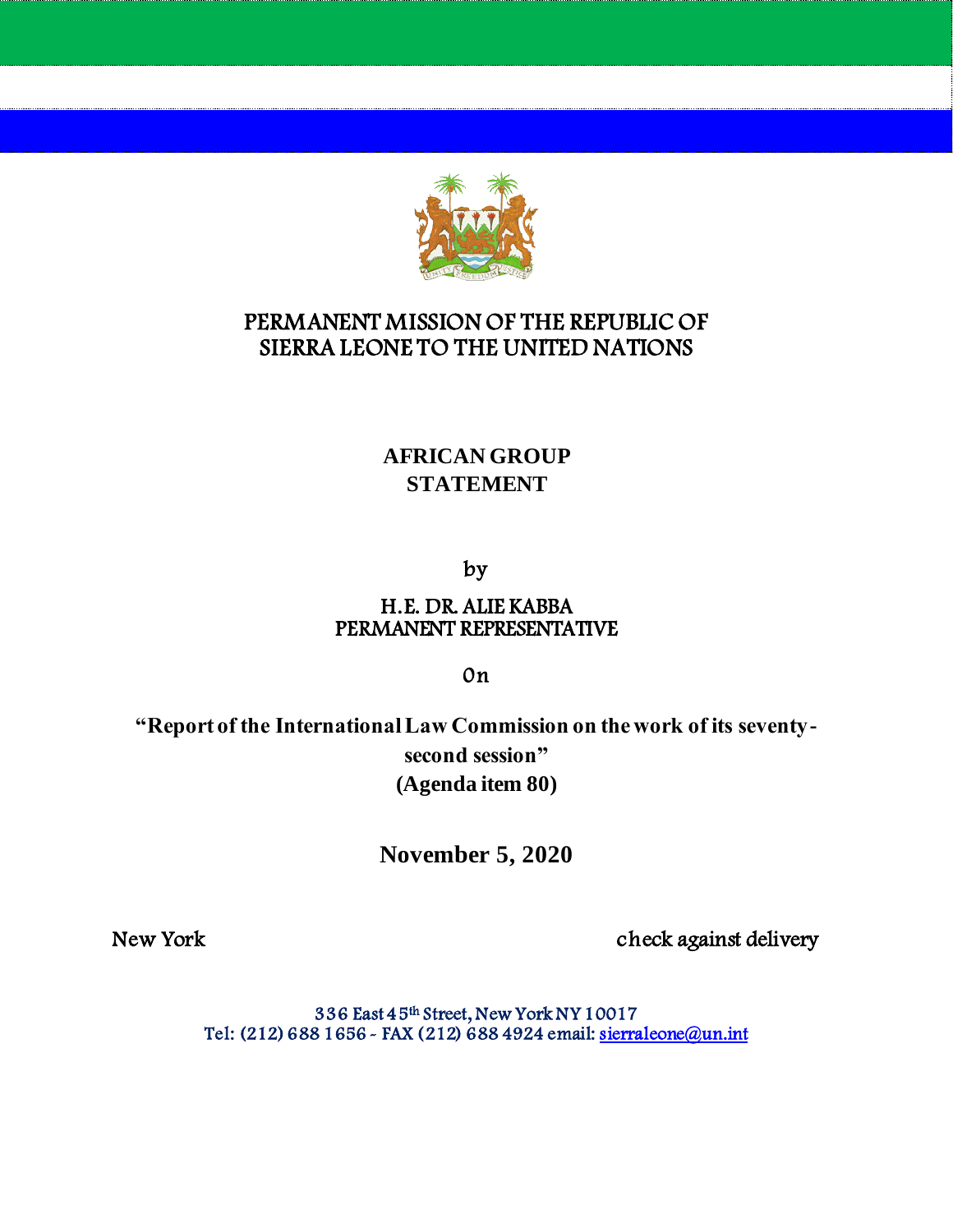### Mr. Chair,

My delegation has the honour to deliver this statement on the agenda item: "Report of the International Law Commission on the work of its seventy-second session" on behalf of the African Group. I take this opportunity to welcome Members of the Commission joining us virtually and on the 26 October, in observance of International Law Day, following a rich tradition to actualize the symbiosis and optimal extensive engagement between the Sixth Committee, legal advisers from capitals and Members of the ILC, in spite of the challenges related to the Coronavirus 2019 (COVID-19) pandemic.

At the outset, let me thank the Chair of the Commission for the 71st session, Mr. Pavel Šturma, and the Chair-designate for the  $72<sup>nd</sup>$  session Mr. Mahmoud Hamoud for their work and for introducing the oral reports. The African Group would like to express gratitude to the Commission for the oral reports. Although we do not have the traditional report on the work of the Commission, given the postponement of the Commission's 72nd session to 2021, the African Group expresses appreciation for the work done by Members of the Commission within the last 12 months on the various items on its current programme of work.

We also appreciate the efforts of the Codification Division of the Office of the Legal Affairs, acting in the capacity as the Secretariat of the Sixth Committee and the ILC, for the extended briefing in September of Sixth Committee Experts, and its indispensable assisting role in the consultations that led to the unprecedented General Assembly decision 74/566, "Extension of the term of office of the current members of the International Law Commission and other related matters" of 12 August 2020.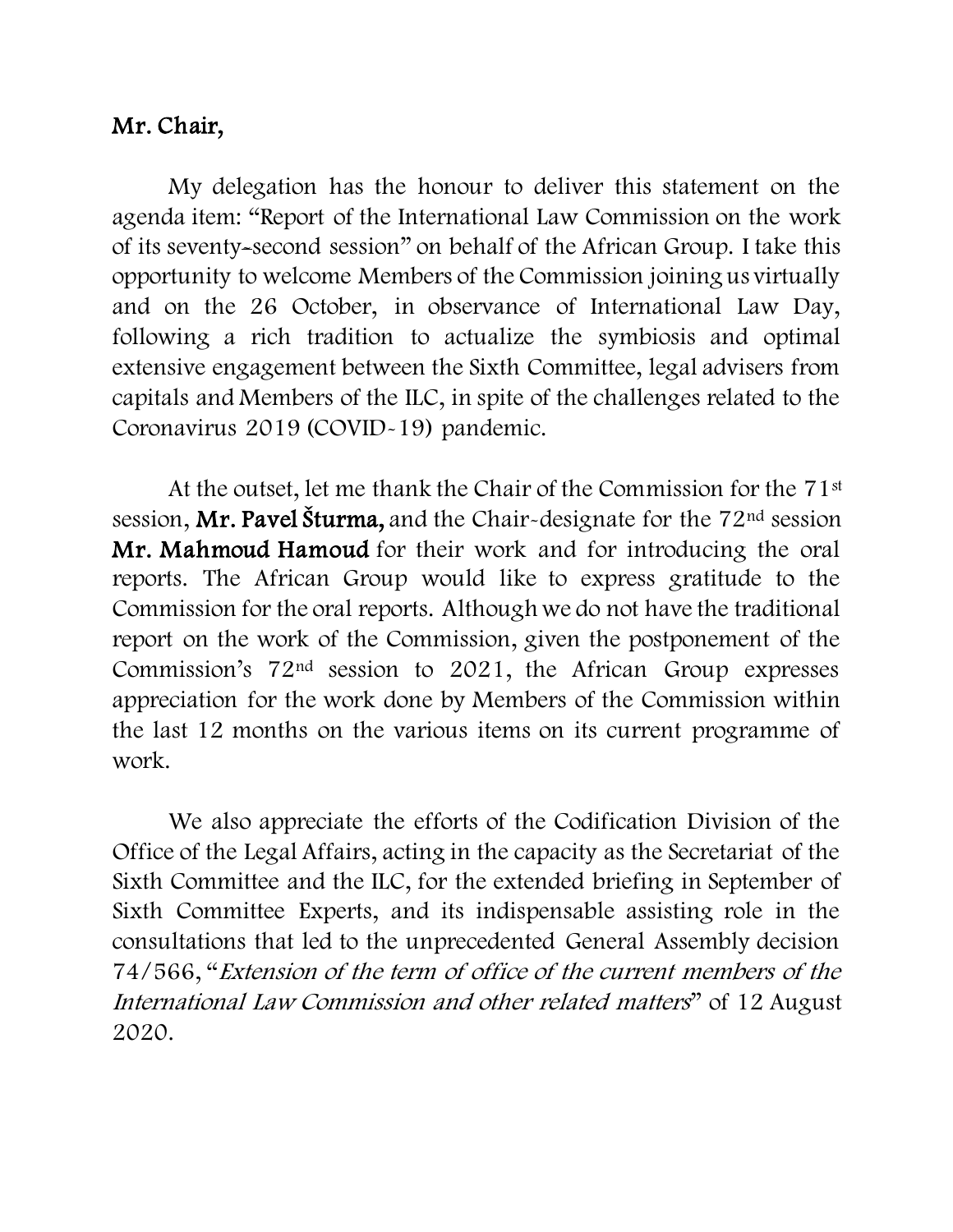On the General Assembly decision 74/566, the African Group reiterates its exceptional nature, owing to the unprecedented circumstances arising as a result of the COVID-19 pandemic. The decision we affirm is without prejudice to article 10 of the ILC Statute and does not constitute a precedent for neither the ILC nor other bodies of the United Nations with elected members. The African Group further shares the understanding that decision 74/566 does not affect the date for elections of members for the next quinquennium, as we fully endorse the 17 August 2020 letter of the Chair of the Sixth Committee for the 74th session, Ambassador Michal Mlynar, Permanent Representative of the Slovak Republic, on holding the elections for the next quinquennium on the anticipated November 2021 date. We thank Ambassador Mlynar for his excellent work as Chair of the Sixth Committee and as Facilitator of the informal consultations. We therefore note with appreciation the Secretary-General's 23 October 2020 communication on the issue.

# Mr. Chair,

The African Group attaches great value and importance to the mandate of the International Law Commission in assisting the General Assembly in initiating studies and making recommendations for the purpose of promoting the "progressive development of international law and its codification" as set out in the ILC's 1947 Statute, derived from article 13 (1) (a) of the United Nations Charter. The process of progressive development and codification of international law must always be inclusive and all-embracing in the consideration of law texts, State practice, precedents and doctrines as required by the ILC Statute. Efforts in that regard ought to also draw inspiration from the main principal legal systems of the world, including African customary law. Our increasing engagement with the work of the Commission is to ensure those important aspects are duly realised. Our Group is committed to multilateralism and the rules-based international legal system, and we value the effective contribution of the Commission in